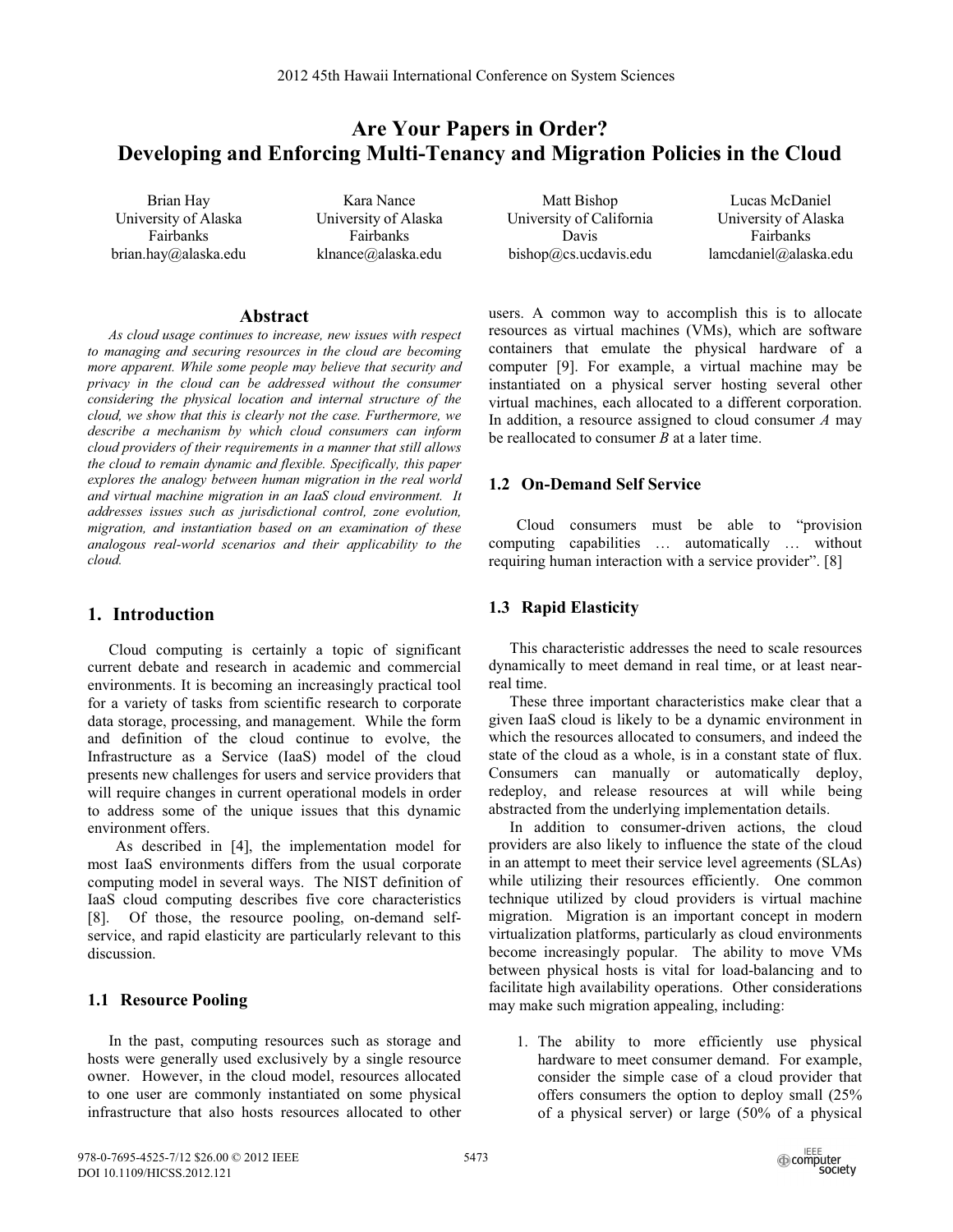server) VMs. If they have three physical servers with 3 small VMs each, they cannot deploy a large VM despite there being 75% of a physical server available in the resource pool. Migration of the small VMs would allow the same physical resources to be meet the demand.

- 2. The ability to migrate VMs to alternate geographic locations (e.g., for disaster preparedness or recovery, to provide better network performance as user demographics change, or even to place the VM in a legal jurisdiction more compatible with the activities being performed).
- 3. The ability to organize and isolate VMs to prevent conflicts, such as when VMs assigned to two competing corporations are assigned to the same physical host.

The result is a cloud environment in which consumers are very likely to have assigned virtual resources that are co-located (i.e., instantiated on the same physical resources) with a variety of other unknown consumers, and that their virtual resources may be migrated between physical resources over their deployed lifetimes. While this migration and multi-tenancy are certainly not inherently bad, it is important to consider the potential issues that such a dynamic environment may raise.

Eran Feigenbaum, the Chief Security Officer for Google Apps, recently claimed that "[p]rofessionals should worry about security and privacy of data, rather than where it is stored" [7]. This is the idea behind cloud computing: make the computations and storage completely transparent to the user. As we will now show, this is a stunningly, although probably not surprisingly, naïve point of view with respect to security and privacy considerations, because those considerations clearly and inherently depend upon the physical characteristics, and specific physical locations, of the cloud and its components.

## **2. Security Implications**

A simple security scenario is that of a single server which provides some service(s). In this environment the administrator must consider the security of the operating system, each deployed service, and the system software. This is a well-contained problem, and essentially all aspects of the environment are under the administrator's control.

A slightly more complex scenario is that of a server dependent on some external trusted system, such as an authentication server. This problem is also well-contained, in that the administrator has control over everything other than the external host and the connection to it, and will presumably careful choose the external trusted components (e.g., the authentication services).

More complex scenarios are in common use today (e.g., multi-tier architectures ranging from front-end load balancers to backend databases), but the situation in the cloud is fundamentally different in that it introduces two new categories of potential vulnerability, both of which are very much out of the control of the resource administrator (who, in this context, is the cloud consumer).

The first such category is the cloud provider itself. In order to allow rapid deployment and configuration, cloud providers typically implement web-based management platforms that allow consumers to manage their resource allocation levels (and quite commonly the configuration of those resources). In addition the cloud providers have their own tools to manage their resource pools. These platforms are as vulnerable to attack as any other software platform, either due to vulnerabilities in the software itself, or by social engineering approaches such as the spear phishing attacks that have recently proved so effective against many large corporations such as Google (Gmail), RSA, and others. While the implementation of these platforms is beyond the control of the cloud consumer, they can at least select providers based on their observations of the available providers' business practices and interface characteristics. For example, if provider *A* provides HTTPS login form access to their management interface from an HTTP page, and provider *B* strictly limits management interface access to VPN sessions authenticated using strong 2-factor authentication, the consumer may opt for provider *B* on that basis. Of course this does not provide a compete picture, but does at least provide a cloud consumer with some information on which they can base their choice of provider.

The second category is the co-location of resources with resources assigned to other consumers whose identities, and security postures, are unknown. This issue is likely to worry a security-minded administrator. While there are several virtualization platforms on the market today, all of them have a trusted virtualization layer that, if compromised, leads directly to full compromise of any of the virtual machines running on the physical host. This includes the ability to monitor all activity on the virtual machine, and almost certainly to alter the state of the virtual machine in an arbitrary manner (for example, to execute arbitrary code in the context of the virtual machine). Virtualization layers are complex software systems, and it is unreasonable to believe that they have no vulnerabilities that would allow a virtual machine user to gain control of the virtualization layer, and from there to gain control of all other virtual machines running on the same physical host. In this environment, the security of a virtual machine depends not only on the controls put in place on that VM, but also the controls put in place by the administrators of all other virtual machines running on that physical host. For example, consider the case where Alice runs well secured server on the same physical host as Bob, who has not updated his VM since 2005 and runs many services with default configurations. If Eve has access to a so-called VM breakout exploit and an exploit for one of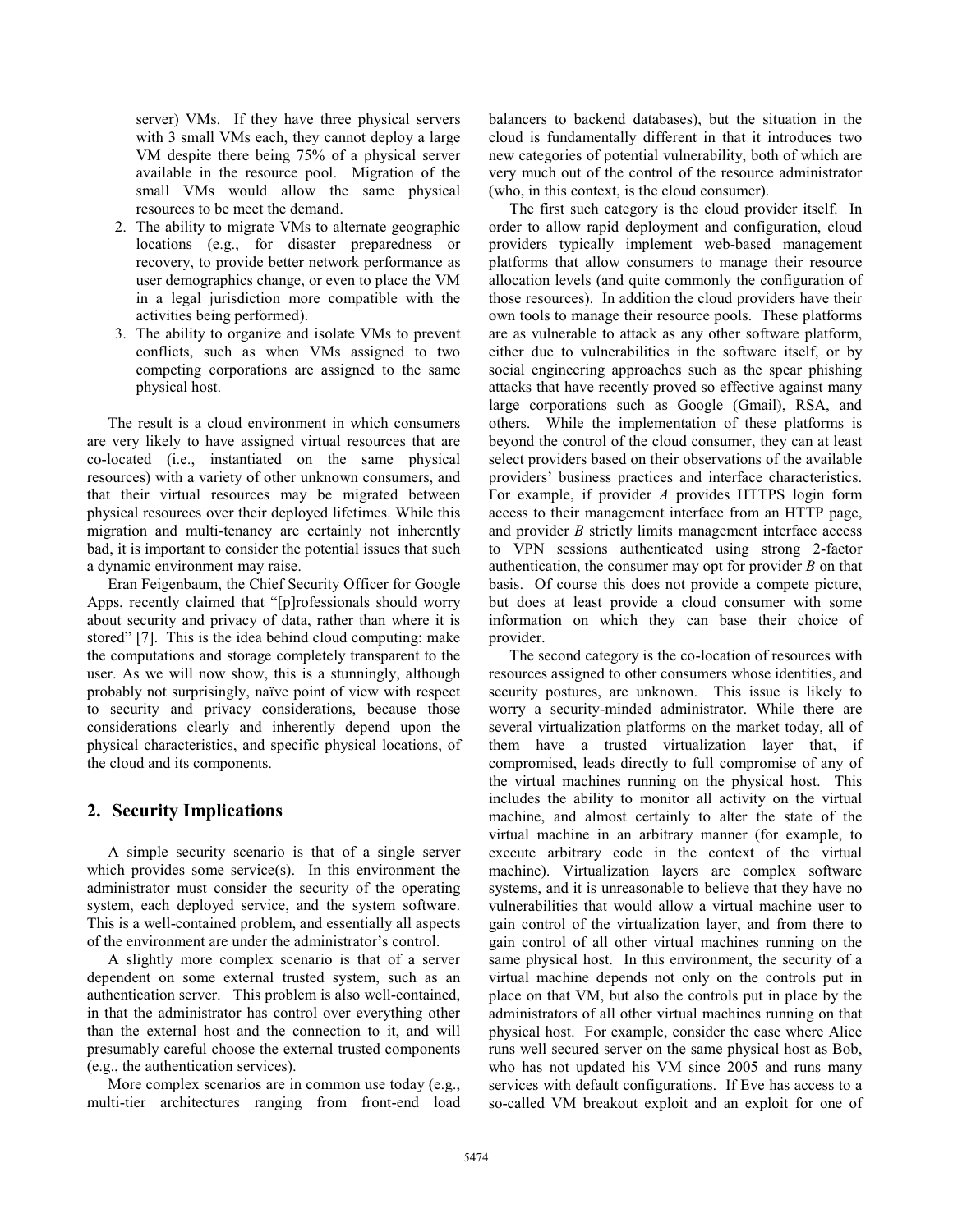Bob's services, Eve can compromise Alice without there being a traditional vulnerability on Alice's server.

Since Eve and Bob could be the same person, Alice could be compromised without the need for an exploitable VM to be co-located. Eve could deploy a VM, and then perform the VM breakout exploit on her own VM. Deliberate co-location of VMs is a subject that has received some preliminary study [3], and as likely to receive more attention (as is the issue of VM breakout attacks).

Even without full VM breakout capability, co-location may provide useful information to an attacker. For example, Eve could attempt to use side-channel attacks involving cache latency, CPU utilization, and other such channels on a co-located web server to attempt to acquire private keys for SSL certificates.

## **3. Legal and Regulatory Implications**

Beyond the potential security issues brought about by co-location, several significant multi-jurisdictional issues arise as VMs are deployed in or migrate among physical infrastructures. Resources in the cloud are often not fixed to any geographical location. The VMs may migrate between physical locations during their useful lives.

Suppose that one jurisdiction imposes severe penalties for exposure of unencrypted Personally Identifiable Information (PII), whereas another jurisdiction does not. Instantiation of cloud resources in these two jurisdictions exposes a cloud consumer to different (degrees of) liabilities. Even when one jurisdiction is selected at VM instantiation, the cloud provider may migrate that VM to the other jurisdiction, or instantiate clones of the original VM automatically in the second jurisdiction in response to elevated demand or as part of a disaster recovery plan.

A solution to this simple example is, of course, to encrypt all PII regardless of which jurisdiction the VM will be deployed in. However, that type of approach is not possible in the case of conflicting requirements. For example, in the United States there are very significant limitations on the ability to restrict speech (no matter how repugnant it may seem), whereas in other nations, certain types of speech (such as pro-Nazi propaganda) are limited. As such a service providing some public service may be limited in the ability to filter content when deployed in one physical location (the United State, for example), whereas the same service instantiated elsewhere in the cloud (France, for example), would be required to filter certain types of content. In such cases, there is no "most restrictive case", so it may not be possible for a cloud consumer to build a VM that meets the requirements of all jurisdictions.

## **4. Analogy to Real Life**

Given these concerns, it is important to provide a mechanism to enable cloud consumers to describe deployment and migration practices for their resources, and label them as acceptable or unacceptable. Example use cases include:

- Company *A* does not want to have its resources physically co-located with competing companies.
- Company *B* wants to ensure that its restricted access systems (e.g., databases) are not deployed on physical resources that also host Internet facing systems such as web servers, whether those servers are owned by company *B* or some other entity.
- Company *C* is willing to deploy hosts in legal jurisdictions that do not have strong consumer data access rights.
- Company *D* is willing to co-locate their resources with other corporate consumers that have met some standard for security and identity, but is unwilling to co-locate with consumers that have not met that standard.

Today, some cloud consumers can deploy a private cloud that will address some of these issues, at the expense of the massive flexibility and scalability offered by large public clouds. In the public cloud, consumers have very little ability to specify any deployment or migration requirements beyond very basic information such as the initial deployment location (EC2, for example, allows the consumer to select the country of deployment).

## **5. Analogous Scenarios in the Physical World**

This situation, while technological in foundation and motivation, has counterparts in other domains for which procedures exist. The experience from those domains can provide insight to this technological problem. For example, the movement of VMs through different deployment zones is analogous to the movement of humans through different jurisdictions. Governments and other entities have invested a significant amount of time, effort, thought, and money to address this issue for people moving through jurisdictions. Among the similarities in the two scenarios are the following:

- Rules within (and perhaps unique to) each jurisdiction.
- Evolution of jurisdictional boundaries and rules.
- Characteristics of the individual (VM or human).
- Migrations.
- Participation by zones and individuals.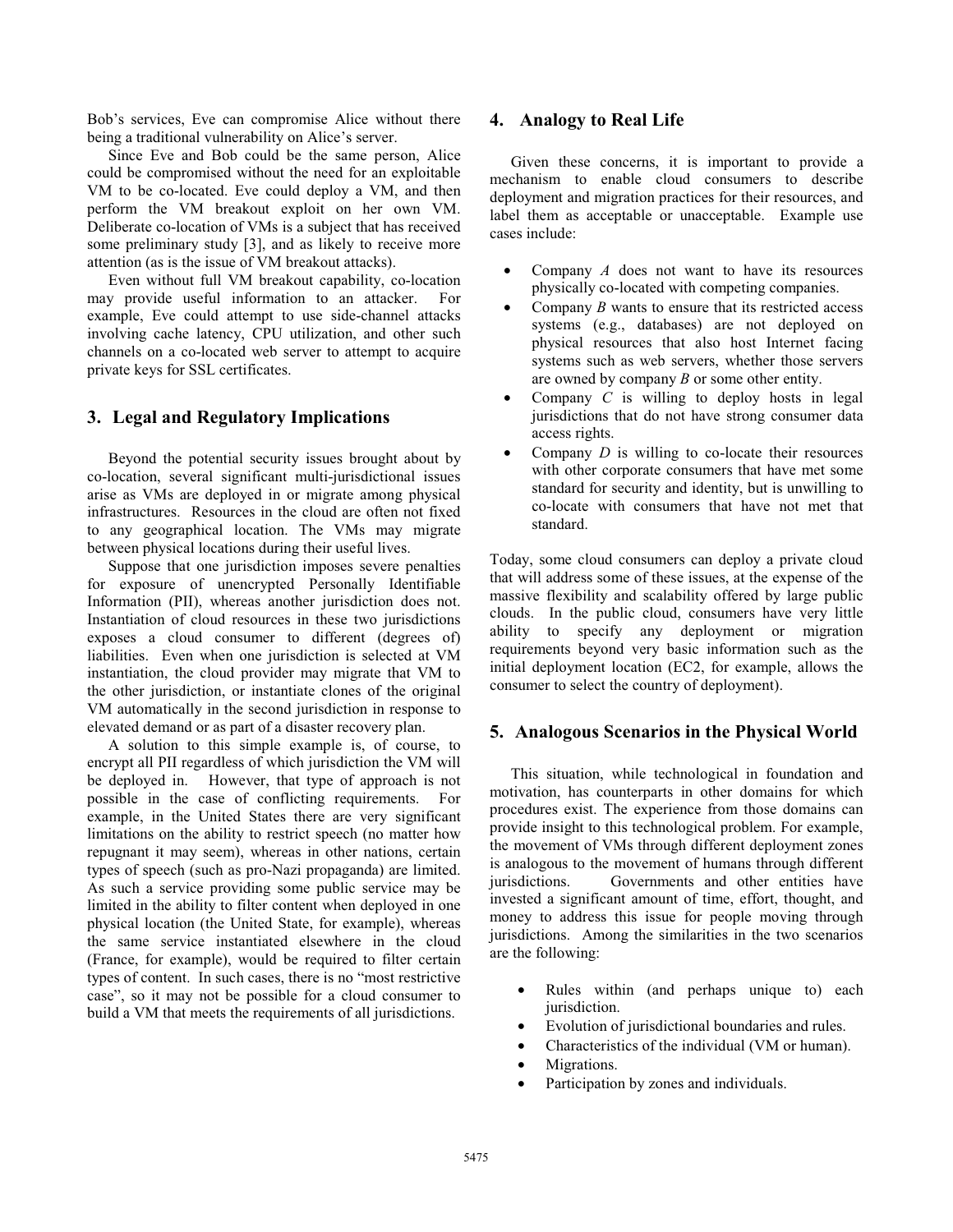Instead of starting anew, let us consider how applying the lessons learned from this human travel can inform controls on deployment and migration in the cloud. We examine both successful and unsuccessful approaches to the problem of human migration. The following sections discuss the above issues and provide an example of how a system might be developed to being to approach this challenging problem.

# **6. Jurisdictional Control**

Just as humans are born in some jurisdiction, but may migrate (move) to other jurisdictions through their lifetimes, VMs are instantiated in an area that is subject to a set of regulations, but may migrate to other zones. Analogies between the movement of VMs through jurisdictions in the cloud and the movement of humans through jurisdictions abound. The jurisdiction in which people are physically located defines what is legal for them to do. While not always strictly enforced, many border control offices have policies that put the burden of compliance on the visitor. For example, in the U.S., driving between states can change the rules and regulations with which the driver must comply, including the use of cell phones and radar detectors while driving, seatbelt requirements, adjustments in speed limits, and many other less obvious laws. Just as citizens crossing state lines or traveling abroad must be aware of and comply with the laws of the state or country they are visiting, VMs are restricted to actions permissible in the jurisdiction in which they are physically and logically located—and breaking those laws have associated consequences.

One way to handle the multi-jurisdictional issues is to establish a system to describe similarities across different jurisdictions and VMs. The cloud consists of servers, data centers, and other resources in locations we call *zones*, each with a potentially unique structure. By associating each zone with sets of migration characteristics that describe what the zone can provide and whose VMs they will  $accept<sub>i</sub><sup>1</sup>$  similarities across the cloud can be identified. Similarly VMs with their own set of migration characteristics would state the requirements that the zone running the VM must have. By restricting the migration of VMs to those zones that meet the requirements, and *vice versa*, a more fluid transfer of VMs through the cloud can be achieved while complying with jurisdictional regulations.

Including legal requirements in this set of characteristics can prevent many potential problems. Restricting migration of VMs to zones with appropriate characteristics

1

can allow for their movement across jurisdictions without worrying about violations or multi-jurisdictional issues. Better utilization of cloud resources can be achieved by migrating VMs to compliant zones that can meet their resources demands.

However in order to provide these capabilities, cloud consumers lose some of their privacy as information regarding the VM has to be revealed. They may have to describe certain characteristics of the VM (e.g., has encrypted PII) for the cloud provider to accept the VM; they may also find it advantageous (although optional) to describe other attributes. Although sacrificing some privacy by providing this optional information can be very beneficial (e.g., it may allow those VMs to be migrated to zones that are more suited to the type of computation they are performing), it might also be undesirable for corporations that wish to preserve the privacy of that information. This system provides many incentives for disclosing information as the cloud provider can use this knowledge to mitigate jurisdictional issues while increasing performance.

Just as humans struggle with the tradeoff between security and privacy, and are willing to relax aspects of privacy if properly incentivized, entities operating in the cloud face similar issues and may be willing to provide information (relax some privacy aspects) in exchange for incentives to comply with cloud provider requirements (or consequences if they do not). The options to encourage participation can involve positive incentives (carrots) and negative incentives (sticks). While beyond the scope of this paper, incentive models in the cloud could include high priorities associated with more comprehensive identity profiles, or even denial of service if compliance is deemed mandatory.

# **7. Zone Evolution**

VMs may be moved across the cloud when the zone they are located in is modified. Among the modifications that may occur are:

- Physically moving the zone to a different jurisdiction
- Changes in laws governing that jurisdiction in which the zone is located.
- The addition or removal of physical equipment within the zone.
- The addition or removal of resources (e.g., a VM) within the zone.
- Modification of migration characteristics of the zone.

Modifications of the second type may be beyond the control of the IaaS service provider, as nation-state boundaries, regulations, and laws demonstrate their

<sup>&</sup>lt;sup>1</sup> Here, "whose" means both an entity (for example, the U.S. government's VMs), and a description of the characteristics of VMs that the provider will accept (such as VMs that encrypt all PII).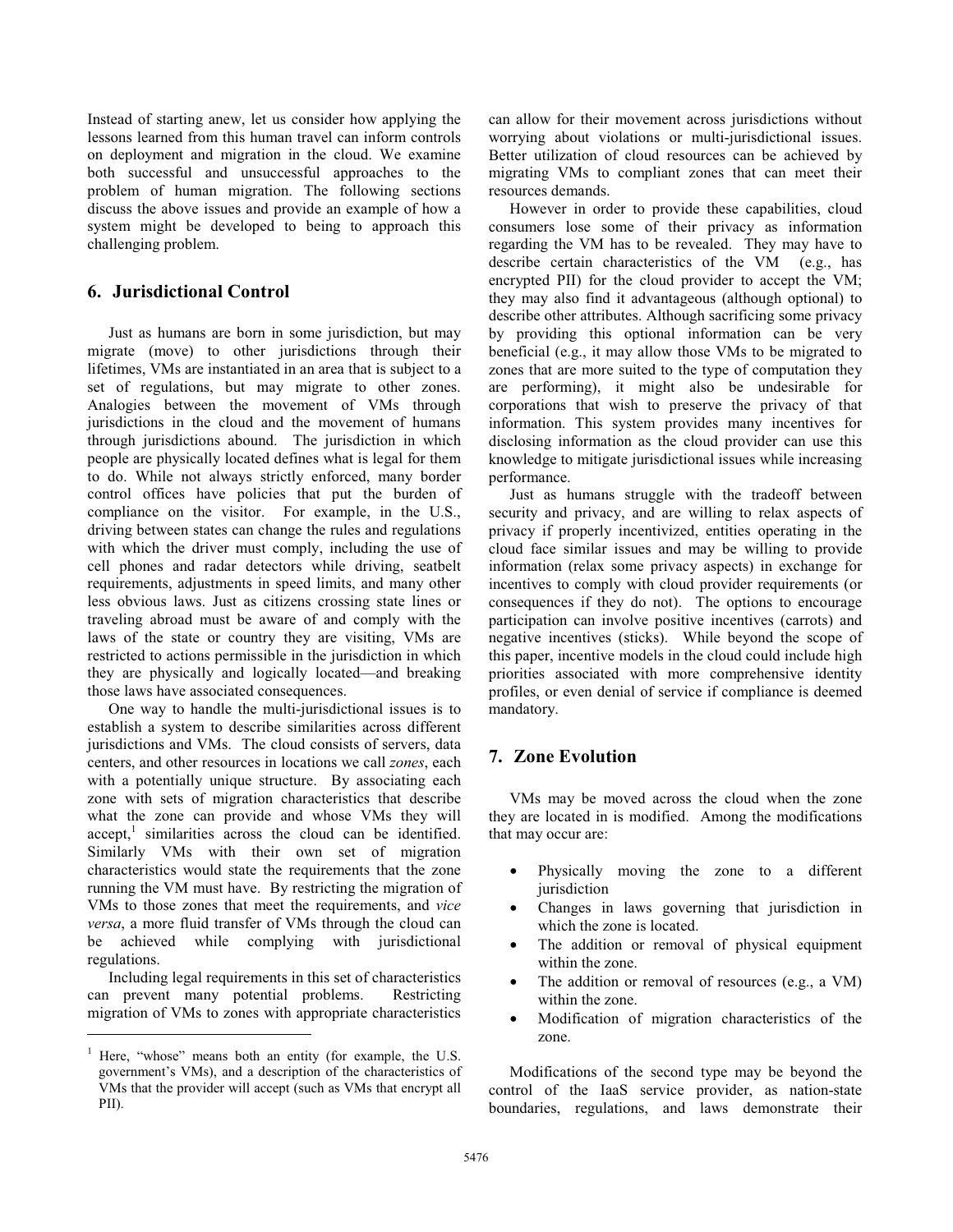ongoing fluidity. For example, new privacy laws in the EU have implications for any VMs running in datacenters physically located there. The service provider could also initiate the zone modifications. For example, we may want to redefine a TOP SECRET zone as SECRET, but the result is that any TOP SECRET VMs in the zone would no longer be in compliance, so before making the change to zone characteristics, we must identify non-compliant VMs and migrate them, suspend them, terminate them, or prevent the change to the zone characteristics. We may *have* to change these characteristics as a result of changes to the legal environment in which the zone resides (for example when an additional privacy-preserving example when an additional privacy-preserving requirement is created, or the relevant government requires that any cryptographic communication channels provide a "backdoor" for law enforcement monitoring). Again VMs not in compliance with the new characteristics of the zone need to be identified and dealt with (either by migration to other zones, by changing the characteristics of the VMs to meet the zone requirements, by terminating the VM, or by detaining the VM in a suspended state until a suitable zone can be found).



**Figure 1 - Potential Zone Evolution Ramifications**

Figure 1 depicts the result of a change to the characteristics of Zone A, which contains four VMs. VM 1 is found to be in compliance with the new Zone A characteristics, and remains in the zone. VM 2 and VM 4 are found to be out of compliance with the new Zone A characteristics and are forced to migrate to other compatible zones (forced migration). VM 3 is also found to be out of compliance with the new characteristics of Zone A, but a suitable alternate zone cannot be found, so the execution of VM 3 is suspended within Zone A. In effect, VM 3 becomes a detainee until the conflict can be resolved in a manner defined by the cloud provider. This resolution can take many forms, including locating an acceptable alternative zone, or adjusting the requirements of the VM to make it compliant with its existing zone.

New servers and resources may be added to zones to meet the ever-changing needs of the cloud. Knowledge of the characteristics and requirements of the VMs in the cloud allow for better utilization of cloud resources given the dynamic environment. This knowledge can also

indicate when a VM in a zone would be better suited elsewhere or when the VM is no longer in compliance with its current zone. In order to identify these VMs, their migration characteristics need to be known so that they can be compared to the new characteristics of the current zone, or to a new zone to which they will migrate. Once the emigration and immigration requirements have been met, these VMs will be able to migrate to a new zone in a manner similar to that of human migration.

## **8. Migration**

During the creation of the Department of Homeland Security, the United States Border Patrol, along with the INS inspection division, the U.S. Customs inspection division, and the Department of Agriculture's plant and animal inspection service, were merged into a new agency called U.S. Customs and Border Protection. It is one of the DHS's largest and most complex components with varied responsibilities, such as keeping terrorists out of the U.S., barring entry to terrorist weapons, securing and facilitating trade and travel, and enforcing hundreds of regulations [1, 2]. Its wide range of responsibilities has also made it one of the largest organizations in the government. Migration is one of its major concerns.

As with human migration, migration in the cloud may have a number of different motivational factors, not all of which have been identified at this time. Also analogous to human migration, the migration process in the cloud involves at least two zones, one from which the VM is departing, and one to which the VM is entering. Zone stakeholders have the dual goals of ensuring that both entering and departing VMs comply with restrictions on their movement.



**Figure 2 - Migration Path Between Two Zones** 

As shown in figure 2, an Emigration Agent guards the exit from a zone. The agent is responsible for determining if an exiting VM meets the requirements for leaving a zone. For example, a VM with SECRET data can only leave the current zone if the destination zone can accept SECRET data. The Immigration Agent guards entry to a zone. That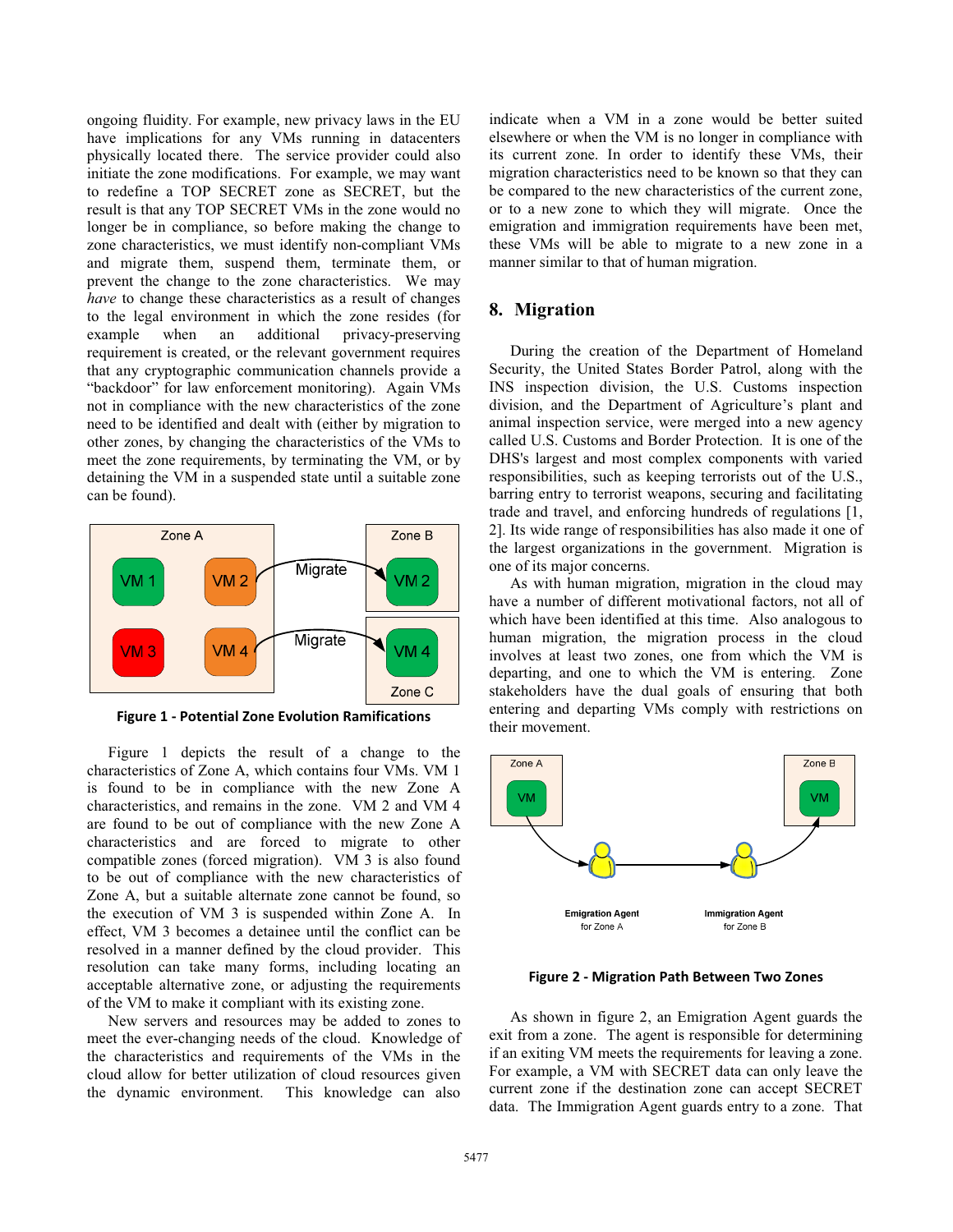agent is responsible for determining if a VM meets the requirements for entering a zone. For example, if the zone requires that a new VM may not be owned by a competitor of any VM already within the zone, the Immigration Agent must verify that the new VM meets this requirement.

From an immigration perspective, Immigration Agents must be able to ensure that VMs moving into a new zone meet the migration requirements of that zone. For example, a zone may specify that all VMs operating in the zone contain no classified data. Zones could be restricted to a particular set of corporate users (or alternatively to *not* belonging to a particular corporate user to prevent conflicts). Zones could restrict access to avoid situations they do not want to deal with (such as processing medical data in legal jurisdictions that do not protect PII). It would be reasonable to expect that any VM moving into that zone meet those criteria. Models could be developed to guide VM migration that mirror world travel such as reciprocal agreements between zones, zones requiring visas, trade agreements, etc.

Controlling VM immigration requires a technological equivalent of a Border Patrol with a formal process for crossing borders. Referring back to incentives, VMs that do not provide sufficiently detailed information to satisfy the Tech Border Patrol would be denied access to the zone. This brings up potential privacy issues, and there are significant research efforts addressing this issue for the human population that could likely be adapted to the cloud. VMs could store tags that reflect data attributes. Access to the individual tag items could be restricted to only those required to complete the migration transaction to maximize process privacy.

As with human zones, it is anticipated that some migration policies will be more strictly enforced in some zones than in others. Some zones will likely have rules that are not enforced and will thus attract a certain "class" of VMs as a result. This is analogous to the human world, where border patrol can be bribed to "look the other way" in exchange for some form of remuneration.

And again, as with the human system, zones must have the capability to deal with special circumstances. Such situations include the following:

- Detainees: VMs that have been denied visas or have other tags (e.g., a VM is no longer compliant with the current zone, and no new zone can be found)
- Refugees: Circumstances may arise where an environment is no longer available and something must be done with its VMs.
- Forced Migration: In a variety of situations, and for a variety of reasons, a VM will be forced to migrate against the wishes of its stakeholders. For example, a conflict of interest may be identified between owner A and owner B such that, if owner

A remains in the zone, all VMs for owner B must be migrated out.

• Deportation: In some situations, systems may be discovered to be operating illegally in an environment. For example, in a zone limited to hosting backend systems such as databases, a VM may be reconfigured after deployment to include an Internet accessible webserver. This would violate the rules for the zone, and the offending VM would then need to be deported to a zone more suited to its new role.

While not a focus of this paper, an important foundational component of any successful migration system, whether human or VM, is the careful consideration of identity attributes and privacy. Nissinbaum observes that "privacy has been the rallying cry against … computerbased, digital electronic technologies that have hugely magnified the power of human beings over information" [5]. Just as humans have been questioning the lack of informational self-determination in many countries, organizations will make the same rallying cries about the virtual machines. What information is a VM required to provide at checkpoints and what are the consequences of non-compliance? Many questions will need to be answered and these issues will need to be addressed. Will there be standard identity "documents" similar to passports issued by zones according to a set of guidelines? Will checkpoints in the cloud query "Do you have anything to declare"; will they immediately conduct an invasive search of the VM; or will some middle ground be found?

The issue of whether migration should or should not be used is certainly important for both cloud consumers and providers to consider. However, migration is a commonly used capability in today's cloud environments. In this work we aim to describe a mechanism by which the cloud provider and consumer can communicate and enforce their requirements for deployment and migration (assuming it is used). Making a determination about the use of migration in any given cloud environment is therefore beyond the scope of this project.

# **9. Resource Instantiation**

While the physical world analogy does not quite extend to the creation of new resources (because there is no agency that enforces where people are born), the migration approach can be applied to the instantiation of new resources. In effect, a new VM can be considered as a special migration case, coming from a "null zone" that allows all operations and has an open emigration policy. Under this view, instantiation and migration become essentially the same problem, implemented by the same code.